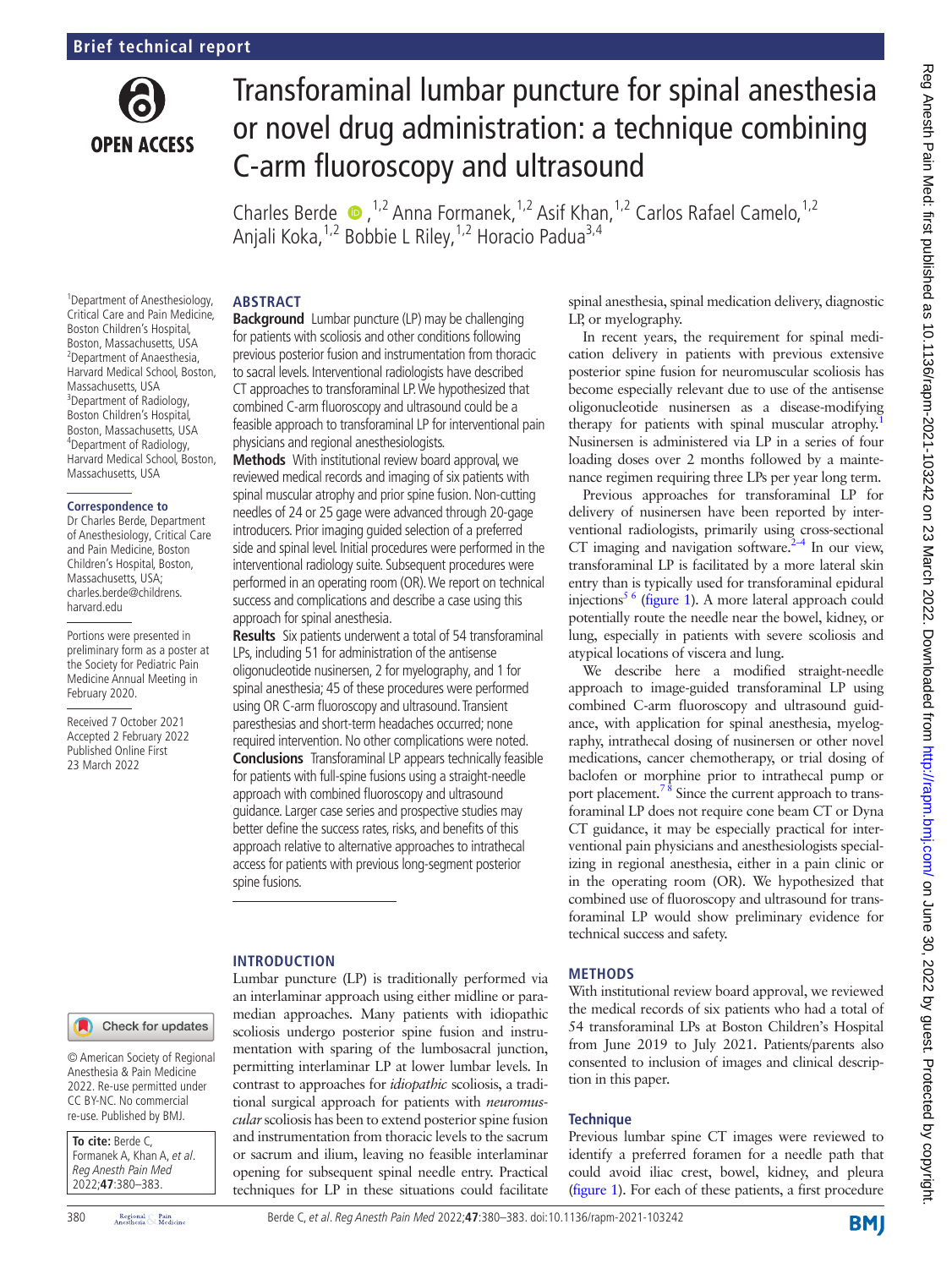

**Figure 1** Axial CT view at the level of lumbar vertebra 4. Axial CT image shows locations of the lumbar spine, with planned needle trajectory shown with the solid arrow. Projected needle path crosses the posterior aspect of the peritoneum but avoids the bowel and other viscera. Atrophic psoas muscle is seen immediately lateral to the spine. Fluoroscopy beam positions for transforaminal lumbar puncture are shown with source (FL-xr) and image intensifier (FL-ii) in tunnel view and anterior–posterior view. Curvilinear ultrasound (U/S) probe position and field of view are drawn over the image. Image included with patient assent and parental consent. LP, lumbar puncture.

<span id="page-1-0"></span>was performed in the interventional radiology (IR) suite under collaboration with an interventional radiologist and an anesthesiologist–pain physician (CB, AKo, and BLR). Subsequent procedures were performed by anesthesiologist–pain physicians in an OR procedure suite.

Standard interlaminar approaches to LP and spinal anesthesia in adults commonly use 8.9cm (3.5-inch) needles. Occasional patients with large body mass indices require 12.7cm (5-inch) needles or, very rarely, 17.8cm (7-inch) needles for interlaminar LP. Early in the development of this approach, one procedure was attempted using a 17.8cm needle, the longest spinal needle available at our hospital at that time. The needle length was insufficient to reach the dura, so the procedure was aborted.

We subsequently identified 25-gage non-cutting spinal needles (Gertie Marx, International Medical Development, Huntsville, Utah, USA) available in lengths of 19.0 or 21.5cm. Because these needles are so long and thin, it became apparent that standard 20-gage 3.2–3.8cm introducer needles commonly used for routine spinal anesthesia were insufficient to prevent needle deflection from the intended path. Depending on the projected distance from skin to dura and the length of the spinal needle required, 24-gage Sprotte 12cm needles were placed through 20-gage 7.6cm (3-inch) introducer needles, and 25-gage Gertie Marx 19.5 or 21.5cm needles were placed through either 7.6 or 15.2cm 20-gage introducer needles [\(figure](#page-1-1) 2). In general, the length of the introducer should be chosen to permit 4–5cm of the smaller gage spinal needle to extend past the introducer tip. Needle advancement is guided by fluoroscopy in lateral tunnel view and anterior–posterior views ([figure](#page-1-1) 2), with repeated checks using ultrasound in an axial in plane view to reconfirm that the needle trajectory avoids the bowel, kidney, or lung ([figure](#page-1-2) 3).



**Figure 2** Needle advancement using fluoroscopic guidance. A thin spinal needle enters the spinal canal via transforaminal approach through an introducer needle in lateral tunnel (A) and anterior–posterior (B) views. Arrows show positions of the introducer needle tip (black) and the thin spinal needle tip (white). Image included with patient assent and parental consent. R, right.

<span id="page-1-1"></span>Procedure steps are outlined in [box](#page-2-0) 1.

# **RESULTS**

Six patients each received between 8 and 10 procedures over the study time period, for a total of 54 procedures. Among these 54 procedures, 9 were performed in the IR suite and 45 were performed in an OR procedure room using the C-arm fluoroscopy and ultrasound approach described here. All had the diagnosis of spinal muscular atrophy, and all had undergone prior posterior fusion from T2 to sacrum.

All patients received at least seven doses of nusinersen. Five of the six patients had a first transforaminal LP for dosing of nusinersen in the IR suite and all subsequent procedures in the OR using fluoroscopy and ultrasound. The sixth patient, described in the following case, had a first LP as a myelogram via transforaminal approach in the IR suite and all subsequent procedures, including seven doses of nusinersen and one spinal anesthetic, in the OR.



<span id="page-1-2"></span>**Figure 3** Ultrasound view. (A) Ultrasound view of needle trajectory. Curvilinear robe is oriented in an axial in-plane view to observe the introducer needle and its anticipated trajectory toward the spine. In this example, the needle trajectory extends just along the posterior border of the peritoneum toward the foramen. (B) Drawing of structures shown in A. Solid border on arrow shows the needle advanced to the depth shown in A. Dashed border on arrow shows the anticipated trajectory of the needle into the foramen. Image included with patient consent. EO, external oblique; IF, intervertebral foramen; IO, internal oblique; PC, peritoneal cavity; PM, psoas major; QL, quadratus lumborum; TA, transversus abdominis; TP, transverse process; VB, vertebral body.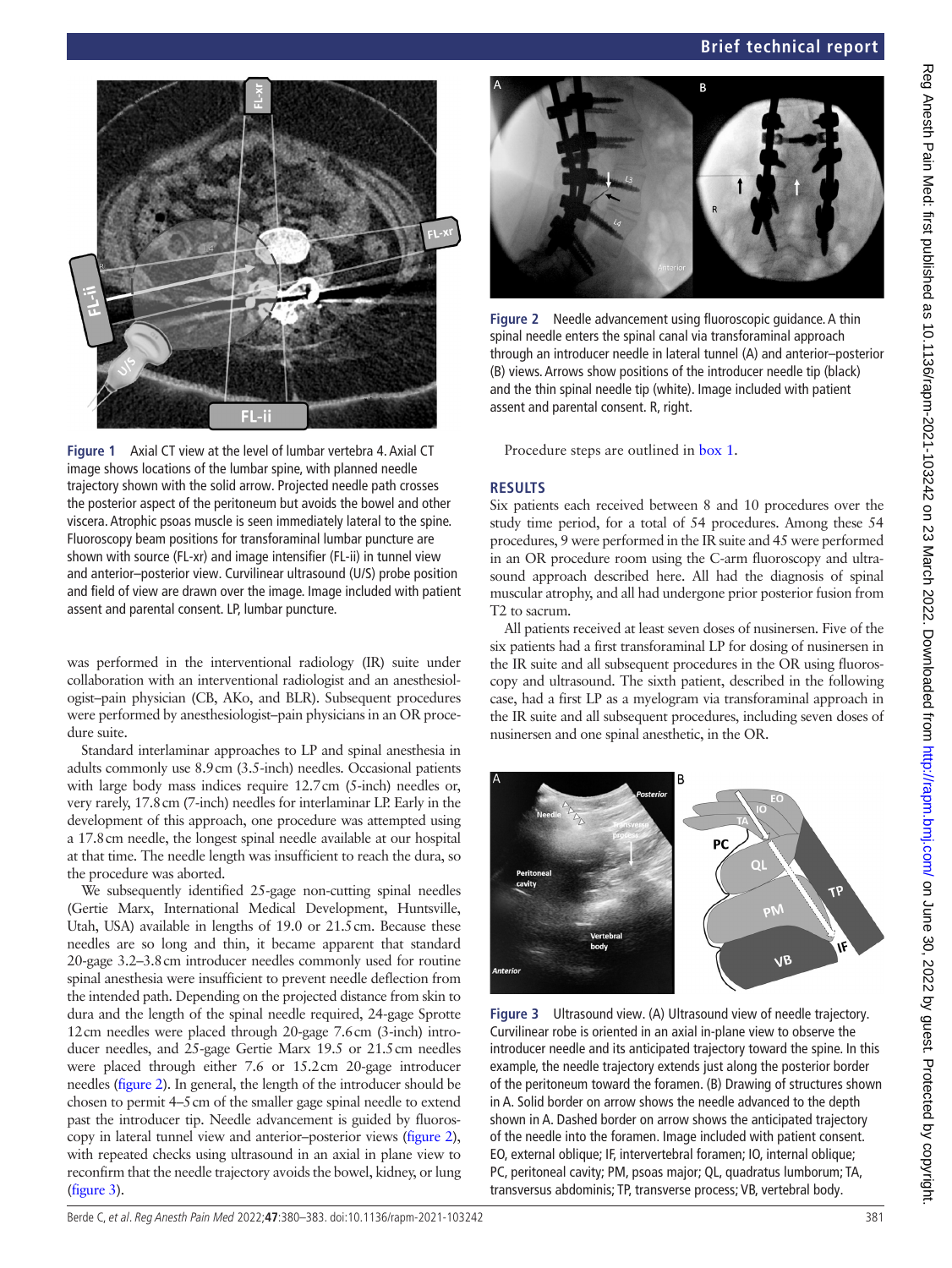# **Box 1 Summary of procedural steps**

- <span id="page-2-0"></span>1. Select preferred spinal level, side, and needle trajectory from prior CT axial views and/or from prior use of Dyna-CT in interventional radiology suite.
- 2. Operating room fluoroscopy–ultrasound technique.
	- i. Position in lateral decubitus with preferred nondependent side. Apply monitors and administer sedation and analgesia as indicated.
	- ii. Confirm that C-arm range of angles permits anatomical lateral and AP spine views or adjust the patient's position to permit these views. Relative positions of rods, pedicle screws, and vertebral bodies are helpful guides to correct for obliquity.
	- iii. Prepare and drape the field.
	- iv. Identify the foramen in lateral (tunnel) fluoroscopy view and infiltrate local anesthetic.
	- v. Advance 20-gage introducer needle of appropriate length (see the Methods section and [figure 2](#page-1-1)) initially toward the center of the foramen.
	- vi. Use ultrasound in an axial in-plane view to identify retroperitoneal structures (especially kidney) and peritoneal structures (especially bowel) near the projected needle path [\(figure 3](#page-1-2)). If trajectory passes too close to the viscera, remove the introducer; select a more posterior skin entry point; and repeat the fourth to sixth steps.
	- vii. Alternate between lateral tunnel and anterior posterior fluoroscopy views and continue advancing the introducer.
	- viii. Repeat the fifth to seventh steps until introducer tip is 3–4 cm from the spine on the AP view. Pass the noncutting needle of 24 or 25 gage through the introducer and tilt very slightly to advance the thin spinal needle into the foramen (either subpedicular or infraneural approach) using combined lateral and AP fluoroscopic guidance.
	- ix. A pop on dural entry is often, but not always, appreciated. If the needle tip appears near mid-canal on the AP view, remove the stylette and gently aspirate for CSF.
	- x. The spinal needle may fall inward if unattended. Paresthesias referred to the dependent side should raise concern for excessive needle advancement.
	- xi. Sample CSF and inject the therapeutic substance (antisense oligonucleotide, myelography, and spinal anesthesia) as appropriate.

AP, anteroposterior; CSF, cerebrospinal fluid.

Ages ranged from 11 years to 52 years at the start, 14–53 years at present. Weights ranged from 22 kg to 107kg. Needle lengths ranged from 5cm (25-gage Pencan) to 21.5cm (25-gage Gertie Marx).

For the cases done with OR C-arm and ultrasound, median estimated radiation exposure was 4.52 mGy, (IQR 2.37–13.7). For the cases done in the IR suite with Dyna CT, median estimated radiation exposure was 509 mGy (IQR 500–527).

# **Complications**

Prior to refinement of the aforementioned approach, there was one attempted procedure that was aborted due to insufficient spinal needle length. At that time, the longest spinal needle available in our hospital was 17.8cm (7 inches). After we obtained 19.5 and 21.5cm



<span id="page-2-1"></span>**Figure 4** Multiple views of the spine in a patient undergoing transforaminal spinal anesthesia. (A) Planned transforaminal needle trajectory (dashed arrow) from an axial view from a prior CT scan. (B) Far left: lateral position of the spine in a coronal view from a prior CT scan. (C) Ultrasound view of the needle trajectory. (D) Lateral tunnel fluoroscopic view. (E) Anterior–posterior fluoroscopic view of a 25-gage 5 cm non-cutting needle used for spinal anesthesia. Image included with patient consent.

needles, as described in the Methods section, we have had sufficient needle length to reach the neuraxis for all subsequent procedures. For one additional patient, prior CT imaging showed no feasible transforaminal needle path that could avoid viscera, so we did not attempt transforaminal LPs but instead have used a bone biopsy drillbased interlaminar approach similar to an approach we described previously for intrathecal pump and port placements.<sup>7</sup>

There were no infections, no cases of cerebrospinal fluid leak requiring epidural blood patch, and no neurological injuries. Two patients had lumbar radicular pain postprocedure. In one case, pain referral was ipsilateral to the side of needle entry and persisted for 1week. In the other case, pain referral was to the contralateral side and persisted for 3 weeks. In both cases, radicular symptoms resolved without specific treatment. Two additional patients had transient headaches that resolved within 3days without specific treatment.

# **Case description: spinal anesthesia**

An adult in his late 30s with SMA II and severe weakness and cachexia underwent transforaminal LPs for three indications: myelography, nusinersen administration, and spinal anesthesia. His posterior fusion had been performed without correction of severe scoliosis, so that his thoracic and lumbar spine were displaced to the far left side of his thorax and abdomen [\(figure](#page-2-1) 4).

Prior to initiation of nusinersen, he had sensory symptoms suggestive of cervical radiculopathy. Plain radiographs showing progressive cervical spine kyphotic deformity above the upper level of his long-standing T2-sacrum fusion and instrumentation. MRI was nondiagnostic due to metal artifact at the upper end of his spinal fusion. He underwent myelography via lumbar transforaminal approach in the IR suite, with subsequent CT images. Extensive degenerative changes were identified, with some canal and foraminal stenosis, but surgical intervention was not recommended. Based on defining a safe needle trajectory from this initial CT myelogram, he subsequently underwent five transforaminal LPs in an OR for administration of nusinersen using C-arm fluoroscopy and ultrasound. Because the spine was so close to the skin on the left side of the torso ([figure](#page-2-1) 4), 25-gage 5cm pediatric non-cutting needles were used without an introducer. These injections were tolerated well using local anesthetic infiltration and no systemic sedation or analgesia.

Ten months after the initial LP, he was hospitalized with a large bladder stone, with intermittent urinary tract obstruction. Per